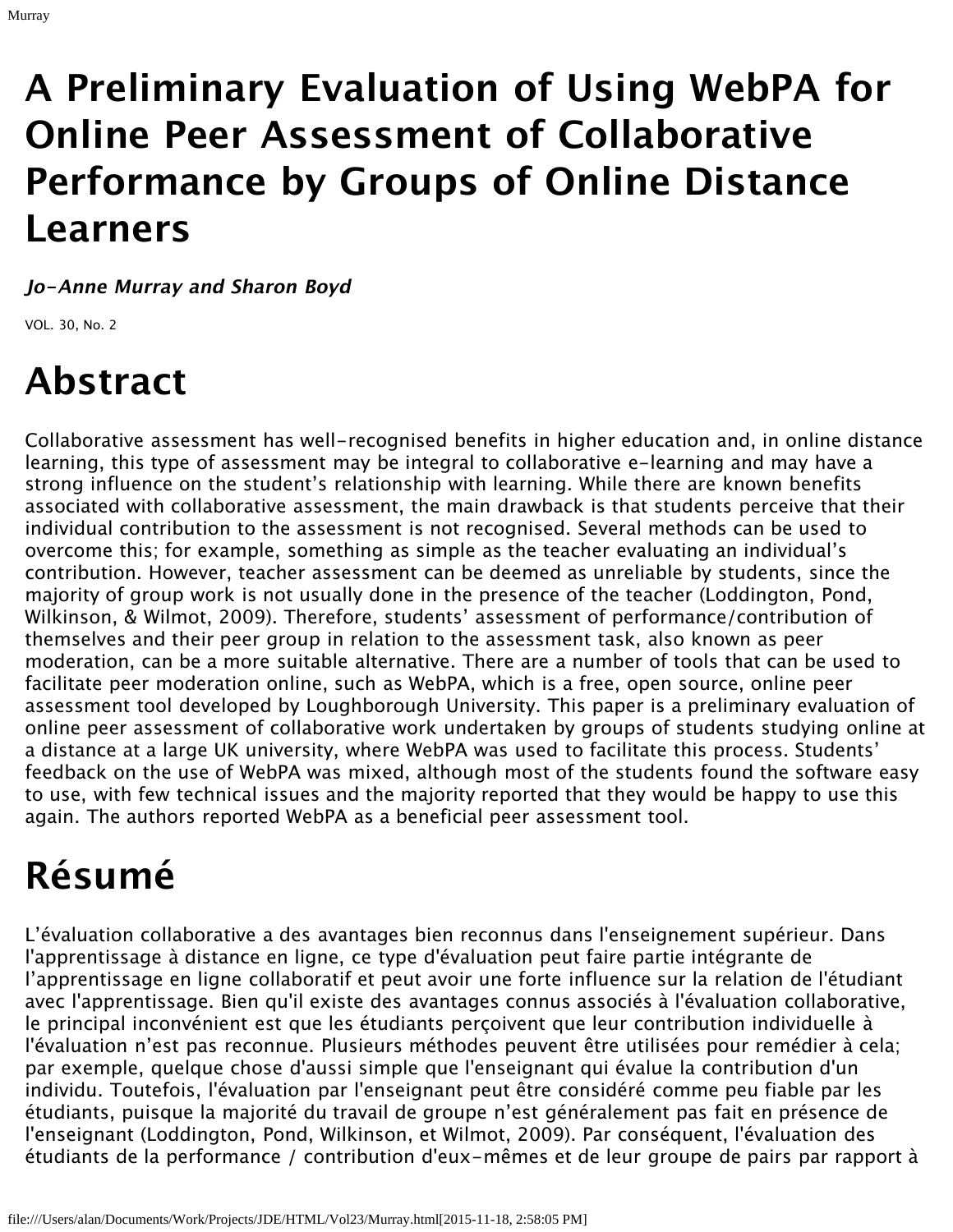la tâche d'évaluation, aussi connue comme la modération par les pairs, peut être une alternative plus appropriée. Il existe un certain nombre d'outils qui peuvent être utilisés pour faciliter la modération des pairs en ligne, tels que WebPA, qui est un outil d'évaluation par les pairs en ligne, gratuit et de source ouverte, développé par l'Université de Loughborough. Ce document est une évaluation préliminaire de l'évaluation par les pairs en ligne du travail collaboratif entrepris par des groupes d'étudiants qui étudient en ligne à distance dans une grande université du Royaume-Uni, où WebPA a été utilisé pour faciliter ce processus. La rétroaction des étudiants sur l'utilisation de WebPA était mixte, bien que la plupart des étudiants ont trouvé le logiciel facile à utiliser, avec quelques questions techniques, et la majorité ont indiqué qu'ils seraient heureux de l'utiliser à nouveau. Les auteurs ont rapporté que WebPA était avantageux comme outil d'évaluation par les pairs.

# **Introduction**

Murray

Providing students with opportunities to work in collaboration is of well-known benefit to students' learning. In online learning, interaction between students and collaborative working opportunities appears to be even more important to prevent learners feeling isolated in their studies. Thus, online collaborative assessment is an emerging form of assessment, particularly in higher education. It is proposed that if used effectively, online collaborative assessment is an efficient way of managing the increased growth in student numbers in higher education, in particular by reducing the time taken in grading assignments, thereby, also enhancing the timeliness of feedback.

Despite the pedagogical advantages of online collaborative learning being well known (McConnell, 2002), it is hampered by problems of unequal participation. Allocating fair and equitable grades for group effort remains a major problem. Whilst some say that in true teamwork, individuals should stand or fall by judgement of the team output, others recognise that no matter how sound the argument may be for this, many students express a strong opposition to this approach and insist on individually assigned grades that can be demonstrably associated with the efforts and abilities of each student (Yi-Ming Kao, 2012). In fact, studies have shown that it is not necessarily the complexity and nature of the task, size of the group or indeed cultural differences, but recognition of individual effort that most greatly affects an individual's contribution to the collaborative assessment (Davies, 2009). It has also been reported that the use of peermoderated grading reduces student complaints associated with group assessments (Loddington et al., 2009). Moreover, peer assessment has been identified as potentially improving a number of transferable skills including; decision making, negotiation, communication, empathy and delegation (Russell, Haritos, & Combes, 2006).

It has been argued that students should be afforded the opportunity to anonymously evaluate, or conduct, peer appraisals of their group members' contributions, resulting in a change in the final grade awarded to that individual (Strong & Anderson, 1990). It is often very difficult for an academic to assess each group member's contribution to a collaborative assessment and it is proposed that when it comes to measuring individual's relative contribution to group work, the only people who know what the relative contributions were, are the students themselves (Race, 2001). This is particularly true in online distance learning, where the work typically takes place out of view of the academic. Thus, peer moderation of work is rapidly advancing in higher education and online assessment systems have been successfully used to facilitate this (Luxton-Reilly, 2009). WebPA is a free, open source, online peer assessment tool developed by Loughborough University (Loddington et al., 2009).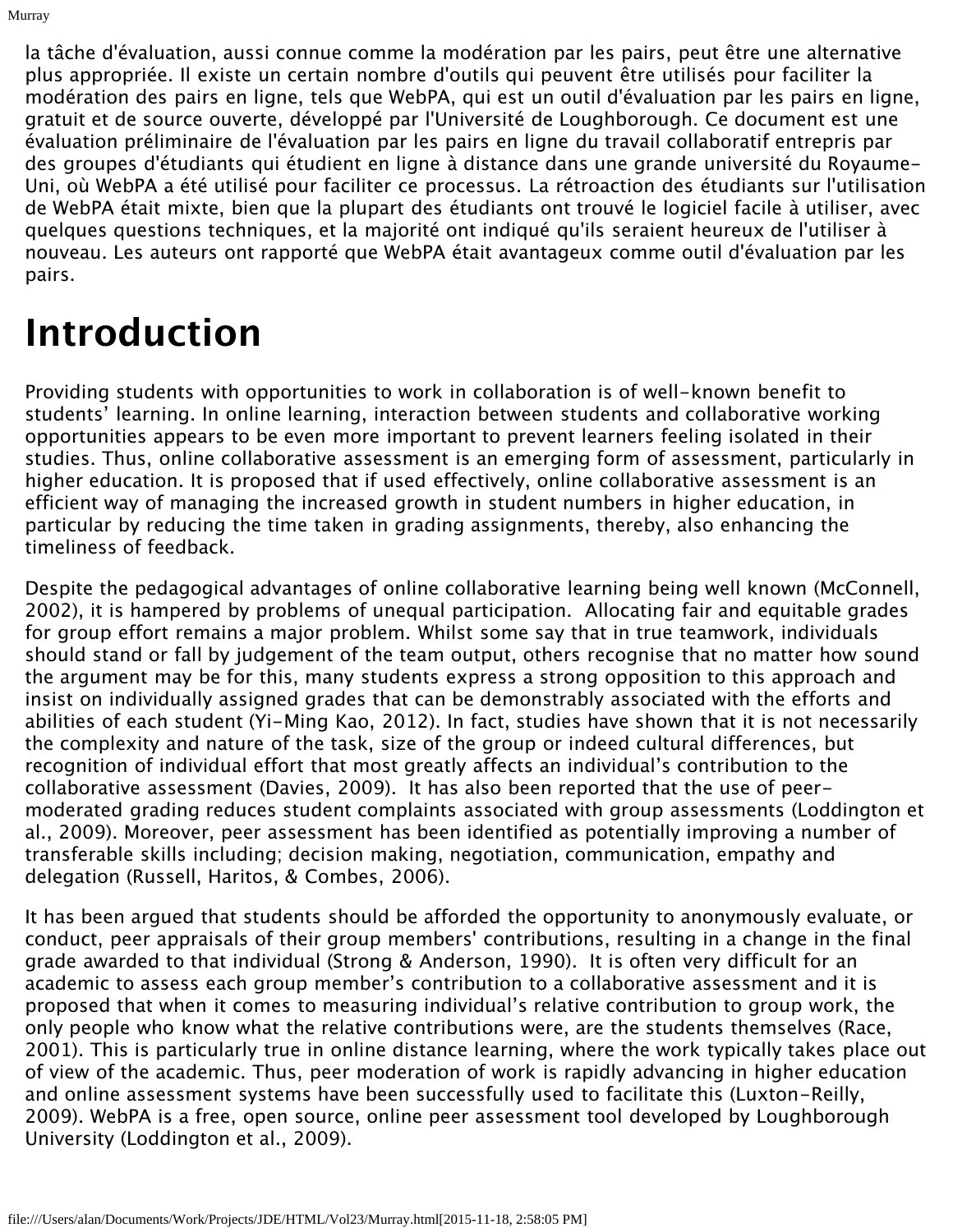WebPA allows a tutor to grade and provide feedback on group tasks but with the final individual student result calculated by the WebPA algorithm on a peer result 'weighting' set by the tutor. Thus, once all group members have entered their grades and the tutor has provided a group grade, WebPA calculates a grade for each individual in the group based on the self and peer grades provided (see <http://webpaproject.lboro.ac.uk/>for further information on this process). This provides a unique result for each student based on peer feedback of their activity within the group. With WebPA, students grade their peers anonymously against prescribed criteria set in advance by the course team (e.g., team work skills, research skills). Loughborough students reported that this made them feel involved in the assessment process, encouraged positive team dynamics, and provided a 'fairer' grade with more rapid feedback (Loddington et al., 2009). Whilst work has been done to evaluate the use of WebPA with on-campus students (Loddington et al., 2009), very little has been done to investigate its use with online distance education students.

This paper describes the use of WebPA with postgraduate students studying online at distance. Two major research questions guided this study:

- 1. In what ways, if at all, do online distance learners find peer assessment beneficial?
- 2. How can WebPA support the peer assessment process for online distance learners?

# **Methodology**

## **Participants**

Murray

The study population were groups of postgraduate students undertaking an online distance education Masters' degree at a large UK university open to international students. These students were registered in part-time programs spanning three years, with years one and two comprising students engaging with the taught element of the program and those in year three undertaking the dissertation phase. The program consisted of six, 20-credit taught courses and a 60-credit dissertation course. Within the university described in this paper, a course refers to a unit or module within a degree program. There were 60 students in the program. Ethical approval was sought and received from the university's research ethics committee.

## **Study Design**

Research was carried out using an explanatory sequential mixed methods approach (Creswell, 2014), starting with a quantitative investigation of the tool (Likert survey), and followed by a qualitative analysis of themes arising from the staff-student committee meeting. This approach was a good fit with the collaborative process of course feedback and development in the program, whereby, students respond to an end-of-course feedback survey, the results and action points are shared with students, and these actions are discussed and amended in the staff-student committee meeting as part of a feedback dialogue. This participatory process reverses the traditional staff-student relationship, allowing the student to take ownership in the development of the course and develop academic skills in giving effective feedback (Blair & McGinty, 2013). The mixed methods approach not only allowed the authors to explore how the tool can work for the student group but also provided a method of triangulation in exploring the research questions.

## **Description of Peer Assessment**

Students undertook an online collaborative assessment as part of their studies, which involved creating a wiki site discussing a relevant topic of their choice The assessment was worth 50 percent of the total grades for their course. Students self-allocated into groups of three to four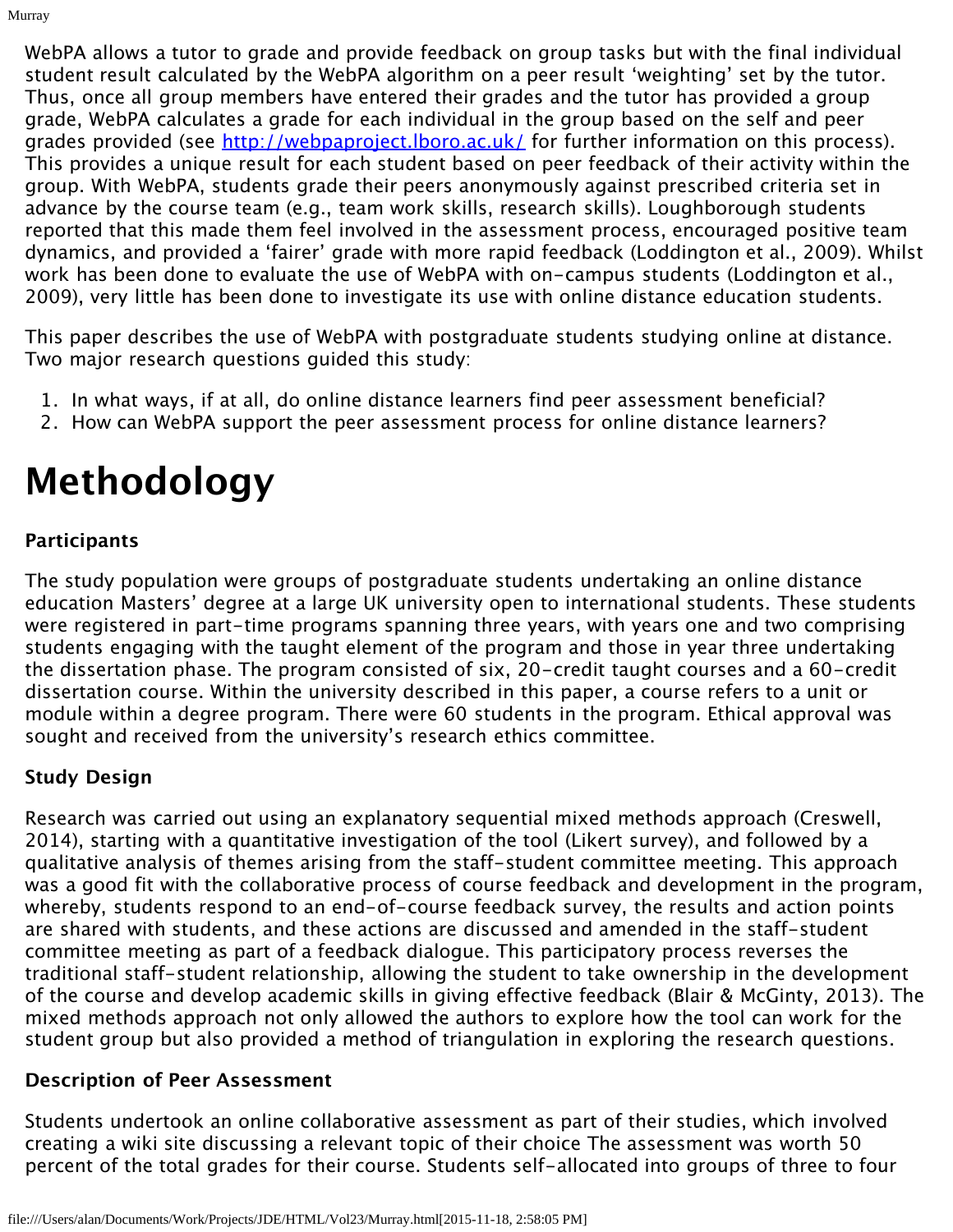and after submission of the group assignment, students graded each other using WebPA, with a weighting factor of 50 percent. The course team established grading criteria that characterised group working, time management, problem solving and communication. The grading criteria used for the peer assessment are given in Table 1. These criteria were based around examining group behaviour and dynamics, and measure elements that take place during non-contact time and, thus, promote a student-centred approach.

### **Reasons for Using the WebPA Tool**

Murray

The teaching team had used WebPA as a mechanism to manage self- and peer-assessment several times previously. Therefore, the team was confident with regards to the application of WebPA in postgraduate online teaching. WebPA was chosen due to its simple collection and processing of grades from a student cohort. For these students, peer assessment was seen as way of contributing to their learning experience. The calculations used in WebPA were considered a fair and efficient way of calculating individual grades for each team member. Other drivers were that the peer assessment process was seen as a way of identifying free riders within a group.

Table 1. The grading criteria used with WebPA (score range 1-5) adapted from Loddington, Wilkinson, Glass & Wilmot (2008)

|                                                        |                                                                          | <b>Score Range Explanatory Text</b>          |                                                          |                                                                   |                                                                             |  |  |  |
|--------------------------------------------------------|--------------------------------------------------------------------------|----------------------------------------------|----------------------------------------------------------|-------------------------------------------------------------------|-----------------------------------------------------------------------------|--|--|--|
| <b>Criterion</b>                                       |                                                                          |                                              |                                                          |                                                                   |                                                                             |  |  |  |
| Ability to<br>generate<br>ideas                        | Contributed<br>no useful<br>original<br>ideas                            | Contributed<br>some helpful<br>ideas         | Made an<br>average<br>contribution<br>in this<br>respect | Made an<br>above<br>average<br>contribution<br>in this<br>respect | Generated a wealth<br>of realistic ideas<br>throughout                      |  |  |  |
| Ability to<br>search for<br>information                | Made no<br>effort<br>beyond a<br>simple<br>internet<br>keyword<br>search | Made some<br>effort to carry<br>out research | Made an<br>average<br>contribution<br>in this<br>respect | Searched and<br>shared a<br>reasonable<br>number of<br>resources  | Searched a wide<br>variety of sources<br>tenaciously and with<br>success    |  |  |  |
| Ability to<br>share<br>research<br>findings<br>clearly | Contributed<br>no useful<br>information                                  | Contributed<br>some useful<br>information    | Made an<br>average<br>contribution<br>in this<br>respect | Shared some<br>above-<br>average<br>research<br>findings          | Shared all their<br>research clearly and<br>supported the group<br>activity |  |  |  |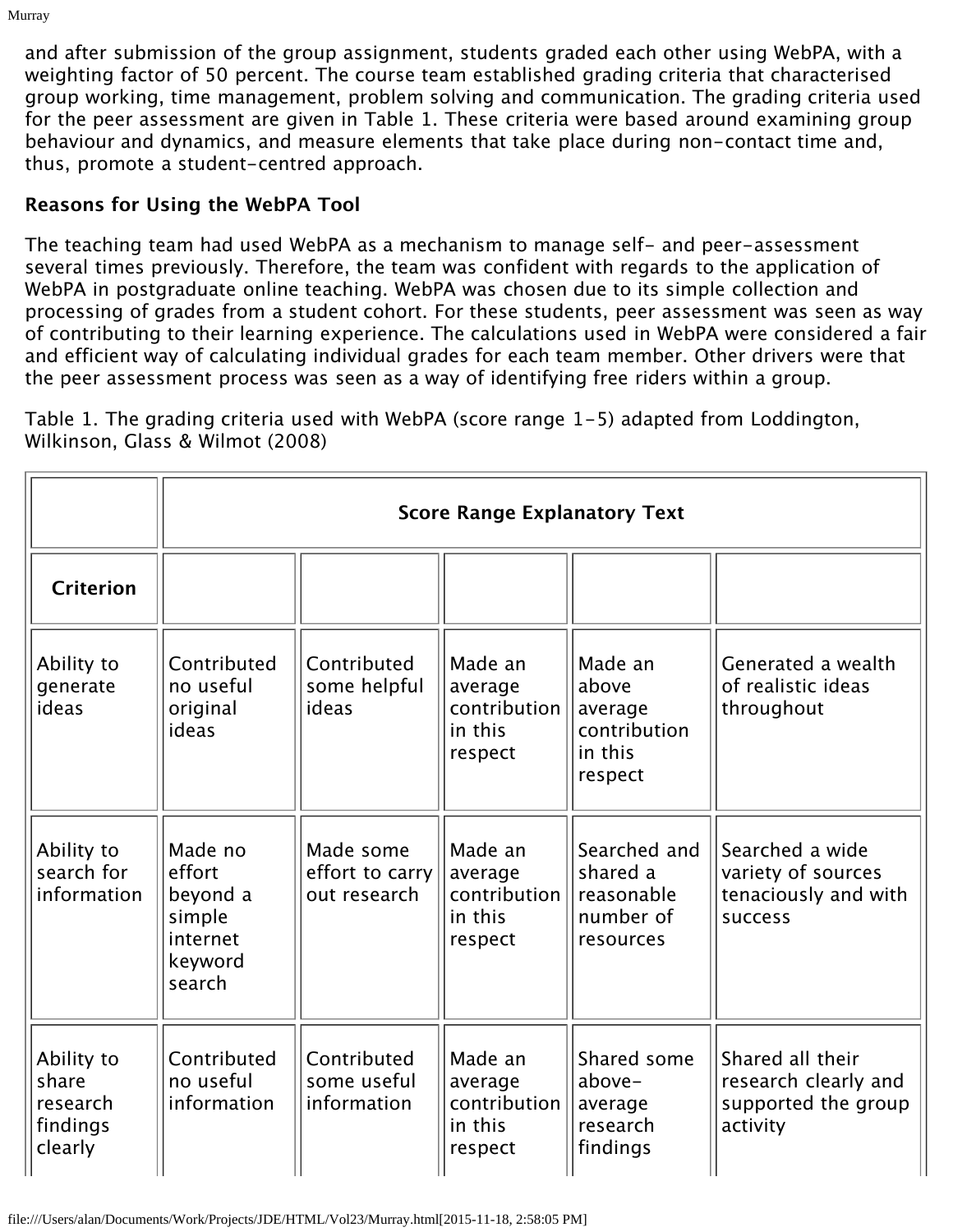| Participation                        | Unreliable,<br>did not<br>attend group<br>meetings or<br>respond to<br>discussions | Responded<br>slowly or<br>demonstrated<br>below<br>average<br>participation | Made an<br>average<br>contribution<br>in this<br>respect | Responded<br>quickly and<br>usually<br>present                                    | Reliable, always<br>present when<br>required by the team<br>unless prevented by<br>illness                                                          |
|--------------------------------------|------------------------------------------------------------------------------------|-----------------------------------------------------------------------------|----------------------------------------------------------|-----------------------------------------------------------------------------------|-----------------------------------------------------------------------------------------------------------------------------------------------------|
| Contribution<br>to the<br>assignment | Made only a<br>small<br>contribution<br>to a poor<br>standard                      | Made a small.<br>but helpful,<br>contribution                               | Made an<br>average<br>contribution<br>in this<br>respect | Made an<br>above<br>average<br>contribution<br>to a<br>reasonable<br>standard     | Completed some of<br>the most challenging<br>sections to a high<br>standard                                                                         |
| Good team<br>player                  | Did not show<br>much<br>interest in<br>activity, did<br>not take part              | Showed little<br>interest in<br>activity, took<br>part to some<br>degree    | Made an<br>average<br>contribution<br>in this<br>respect | Worked well<br>with all team<br>members and<br>demonstrated<br>some<br>initiative | Worked well with all<br>team members,<br>showed good<br>initiative and time<br>management in the<br>tasks they were<br>assigned within the<br>group |

## **Use of the WebPA Tool**

Murray

WebPA was integrated with Learn (the virtual learning environment). Before the assessment took place, students were provided with information on the reasons for using WebPA and how to use it. The course team found that providing this information increased submission rates on WebPA. Students undertook their group assignment, using tools such as Skype, Second Life, GoogleDocs and Dropbox to coordinate their activities across time zones. They were allowed to self-select their groups via sign-in sheets on Learn. At the closing date, WebPA combined the student grades with the tutor grades and calculated the final individual result based on the 'weighting' percentage set by the tutor. A penalty for non-completion of the WebPA grading was implemented whereby any individual who chose not to provide feedback had their grade reduced by ten percent.

#### **Student Survey**

A self-completion survey was designed to assess students' use and perception of using WebPA specifically and of peer assessment in general. Data were gathered via an online questionnaire using the Survey Monkey tool. The survey mainly consisted of a series of Likert-scale questions, where there was a choice of a number of fixed alternatives. There were also some free text comments sections and a small number of open questions, along with some questions on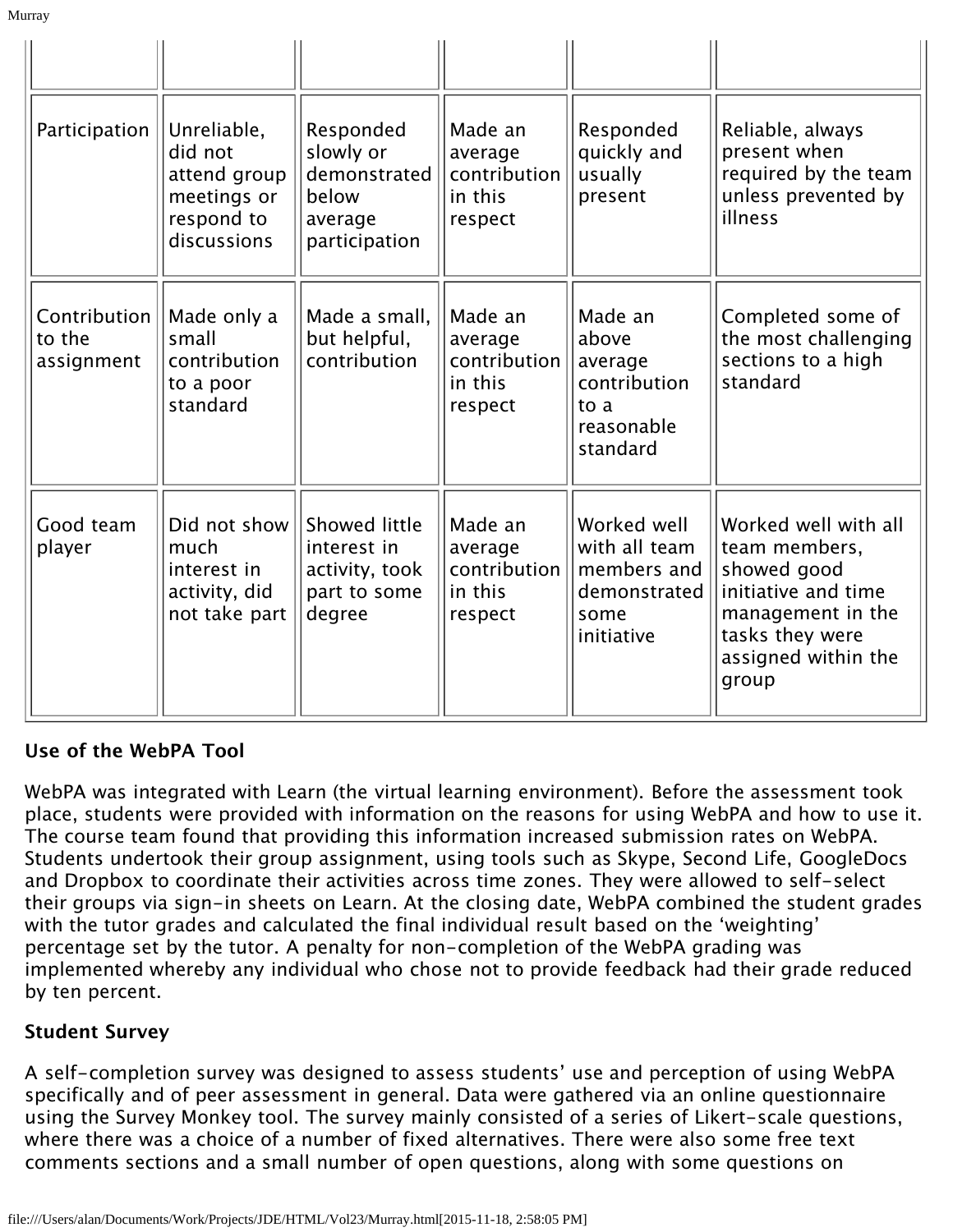demographics. The survey questions were based on those reported by Loddington et al. (Loddington et al., 2009). Likert-scale questions were used for this survey since they are generally easily understood by respondents and are also an efficient and inexpensive way of obtaining data, especially in an online format. The responses are quantifiable and are easily coded for data analyses. Quantitative research using Likert scales is, however, not without its limitations, with researchers highlighting a number of psychometric and conceptual issues (Ogden & Lo, 2011). Therefore, it is important to interpret data generated in this way in the context of participants' decision-making processes. Pre-testing of the questionnaire was conducted to ensure that respondents were able to understand the questions in the way that the study intended. The questionnaire was subsequently revised according to the feedback from pre-testing. Once the questionnaire was finalised, it was sent to the study participants by email for completion at the end of the online course.

The results of all end-of-course surveys are shared with students in a revised format, using graphs to demonstrate the key themes highlighted, and listing suggested action points resulting from any issues reported. These results and action points are discussed at the staff-student committee meeting.

## **Staff-student Committee Meeting**

Murray

The staff-student committee meeting is held twice per academic year, providing students and staff with an opportunity to discuss the courses in light of student feedback, and agree on action points within a mutually agreed timescale for both staff and students as stakeholders in the program. Student representatives poll the student group for issues to discuss, structure the agenda, and chair the meeting. As this meeting is organised early in the academic year, students are familiar with the procedure and aware that they have the opportunity to review the feedback they have provided. Students can expand on comments made in the open-text fields in the course feedback, clarify any comments that they feel need it, or highlight issues that have already been resolved.

The meeting is normally held using the Skype instant messaging (IM) facility ([http://www.skype.com/en/\)](http://www.skype.com/en/) as this is familiar to all students, easy to use, and works well with limited bandwidth or poor connectivity. Skype IM also provides a simple method for producing a transcript at the end of the meeting, as the text comments can be copied and pasted into a text document for sharing with those unable to attend. This also provides a useful method for capturing student comments as data, and also allows the students to review and amend for clarification, ensuring the statements correctly support their views, and is particularly important when encouraging a participatory approach to student engagement in learning design (Seale, 2009).

The staff-student committee can be viewed as a form of focus group, in that it facilitates discussion with the group on key topics. Where this differs from a standard focus group approach is in the determination of the topics for discussion, as these are set by the student representative in response to peer input, rather than by staff.

# **Results**

## **Use of WebPA**

The course team found WebPA easy to use and time saving by reducing the amount of grading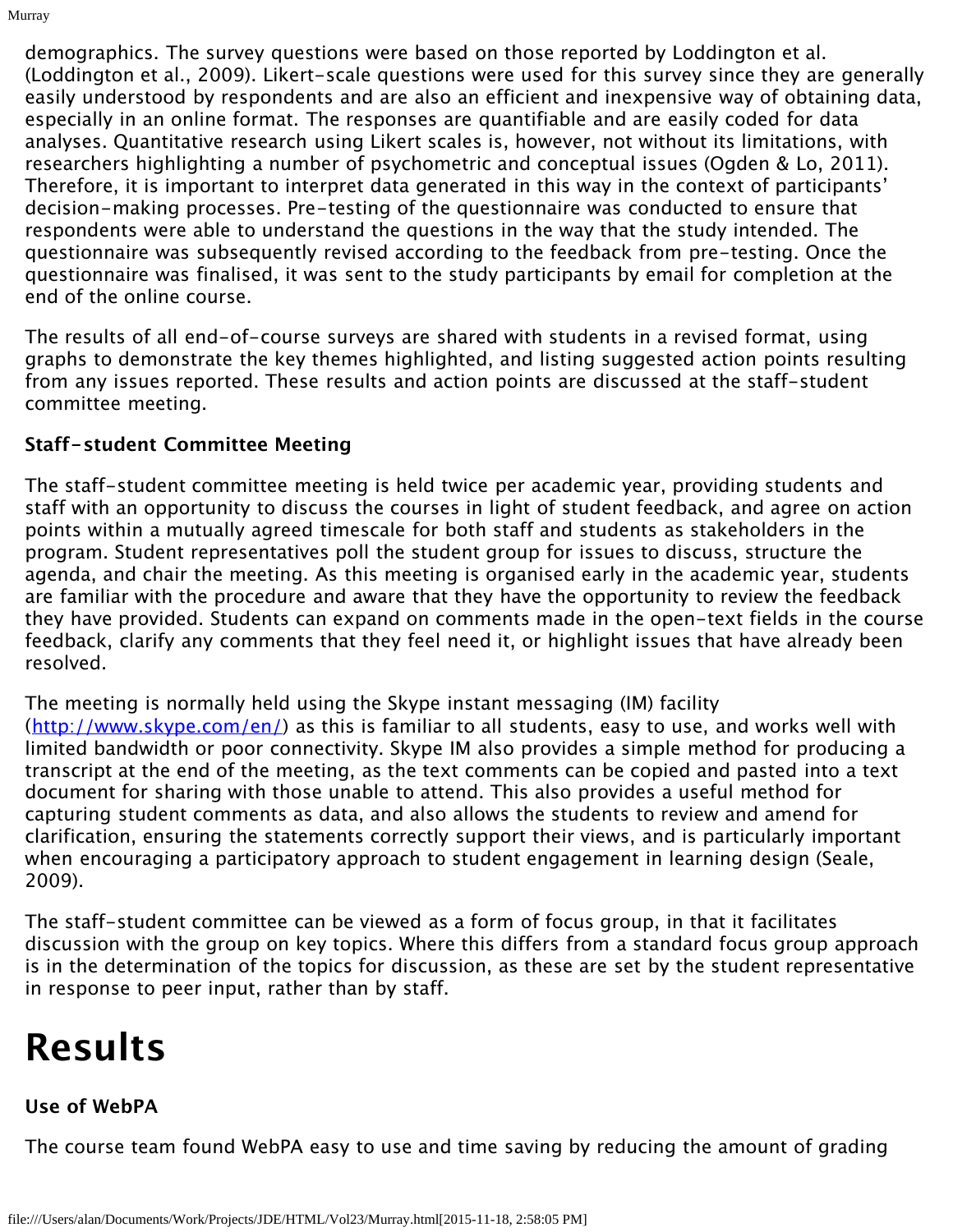involved for a cohort of students, allowing prompt and more detailed feedback to be provided. In addition, there was no need to calculate an individual score for each student based on self and peer feedback as WebPA did this automatically. Being able to recognise individual efforts in the group task was valuable and WebPA made this a very straightforward process.

## **Survey Data**

Murray

Twenty nine students responded to the survy, a response rate of 48 percent. The majority of the students (68%) either disagreed or strongly disagreed with preferring group work to individual assessment, although 17 out of 29 (58%) stated that they felt there was an advantage to group work (Table 2), and, from the free-text comments, this appeared to be due to students feeling that group work develops team working skills and that a group has a broader knowledge base than an individual.

Table 2. Students' evaluation of group working  $(n = 29)$ 

|                                                                      | <b>SA</b> | A | $\overline{\phantom{a}}$ NSF | <b>SD</b> |
|----------------------------------------------------------------------|-----------|---|------------------------------|-----------|
| Given the choice, I prefer group assessment to individual assessment |           |   |                              |           |
| I think there is an advantage to using group assessment              | 8         |   |                              |           |

SA: strongly agree; A: agree; NSF: no strong feelings; D: disagree; SD: strongly disagree

Table 3 reports students' evaluation of peer assessment. Some students (41%) preferred peer assessment of group work to tutor-only grading, although others (24%) had no strong feelings on this. When asked if they felt peer assessment was beneficial to their learning, there was an equal split (27%) in those that did and those that did not, with the rest (24%) having no strong feelings. The students were also split in their opinions of peer assessment improving communication within the group, with an equal number (33%) feeling that communication did improve compared to those that did not. However, the majority of students (35%) reported that peer assessment improved group dynamics. A similar number (34%) also reported peer assessment to improve participation within the group. Peer appraisal skills were considered to be improved by using peer assessment by the same number of students (38%) that had no strong feelings on the subject. When asked if peer assessment improved problem solving skills, the majority of students (48%) had no strong feelings). A similar response was seen for improving team working skills, with the majority of students (31%) having no strong feelings on this. However, a large number (45%) of students did feel that peer assessment improved their self-reflection and appraisal skills.

Table 3. Students' evaluation of peer assessment ( $n = 29$ )

|                                                                                    | <b>SA</b> | $\mathsf{A}$ | $\vert$ NSF $\vert\vert$ D $\vert\vert$ SD $\vert\vert$ |  |
|------------------------------------------------------------------------------------|-----------|--------------|---------------------------------------------------------|--|
| $\parallel$ Given the choice, I prefer peer assessment of group work to tutor-only |           |              |                                                         |  |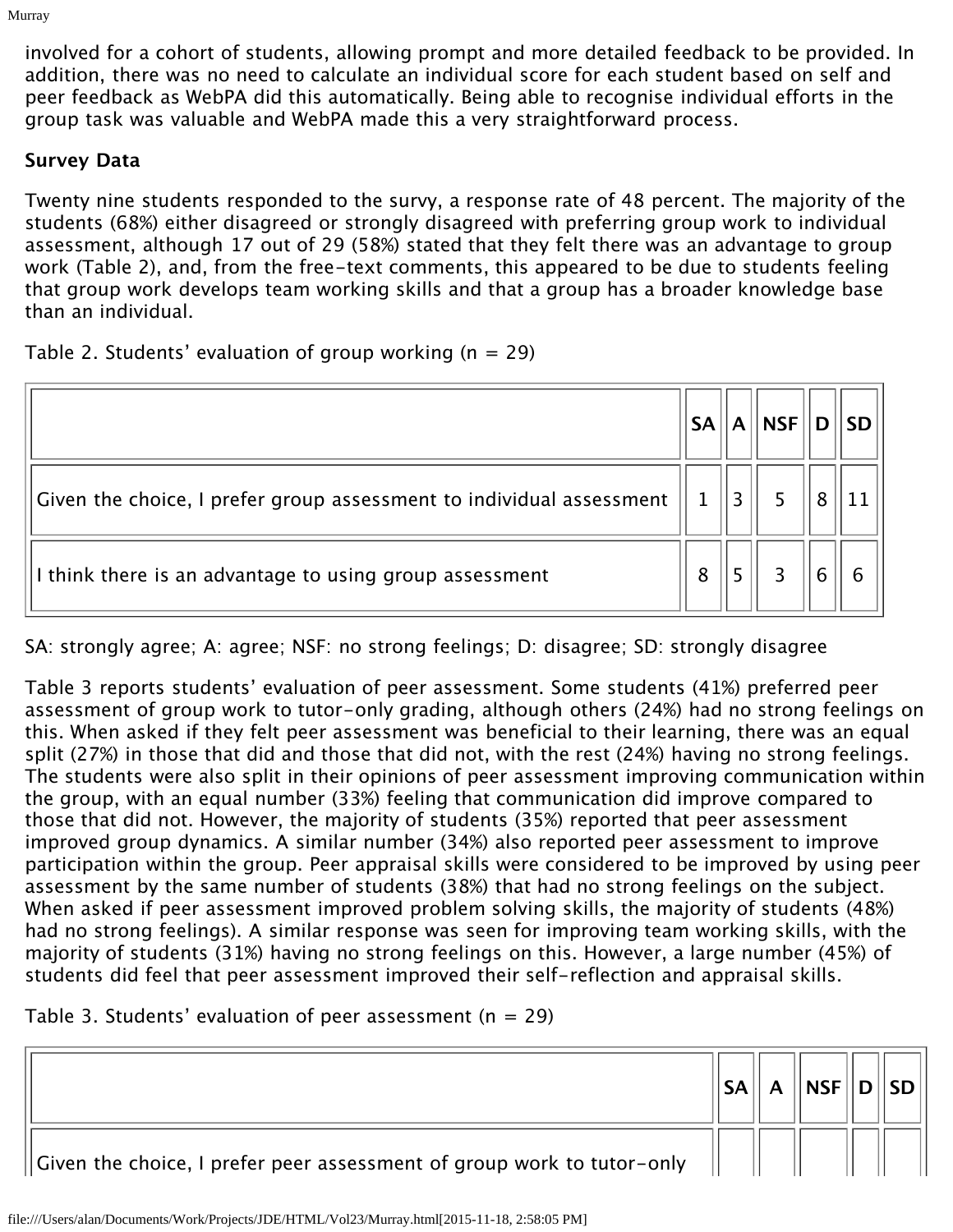| grading of the assessment                                                 |                |                |                |                |                |
|---------------------------------------------------------------------------|----------------|----------------|----------------|----------------|----------------|
| I found the peer assessment process beneficial to my learning             |                | 6              | $\overline{7}$ | 3              | 8              |
| I found the peer assessment improved my communication within the<br>group |                | $\overline{4}$ | 9              | 6              | $\overline{4}$ |
| I found peer assessment improved group dynamics                           | 2              | 8              | 6              | $\overline{7}$ | 6              |
| I found peer assessment improved participation within the group           | 3              | $\overline{7}$ | 8              | 6              | 5              |
| I found peer assessment improved my peer appraisal skills                 |                | 9              | 11             | 5              | $\overline{2}$ |
| I found peer assessment improved my problem solving skills                | $\overline{2}$ | $\overline{2}$ | 14             | $\overline{4}$ | $\overline{7}$ |
| I found peer assessment improved my self-reflection/appraisal skills      |                | 11             | 8              | 4              | $\overline{4}$ |
| I found peer assessment improved my team working skills                   | $\overline{4}$ | $\overline{7}$ | 9              | 5              | 4              |

SA: strongly agree; A: agree; NSF: no strong feelings; D: disagree; SD: strongly disagree

Table 4 shows students' evaluation of WebPA. Over 76% of students reported that they would use WebPA again, with the majority reporting WebPA to be secure and easy to navigate. Over 80% of respondents also found WebPA to be secure, with no technical issues surrounding its use.

Table 4. Students' evaluation of WebPA  $(n = 29)$ 

Murray

|                                                | <b>SA</b> | A  | <b>NSF</b>     | D | <b>SD</b> |
|------------------------------------------------|-----------|----|----------------|---|-----------|
| WebPA was secure                               | 17        | 10 | $\overline{2}$ |   | 0         |
| Enough information was provided on using WebPA | 15        | 13 | $\mathbf{1}$   |   | 0         |
|                                                |           |    |                |   |           |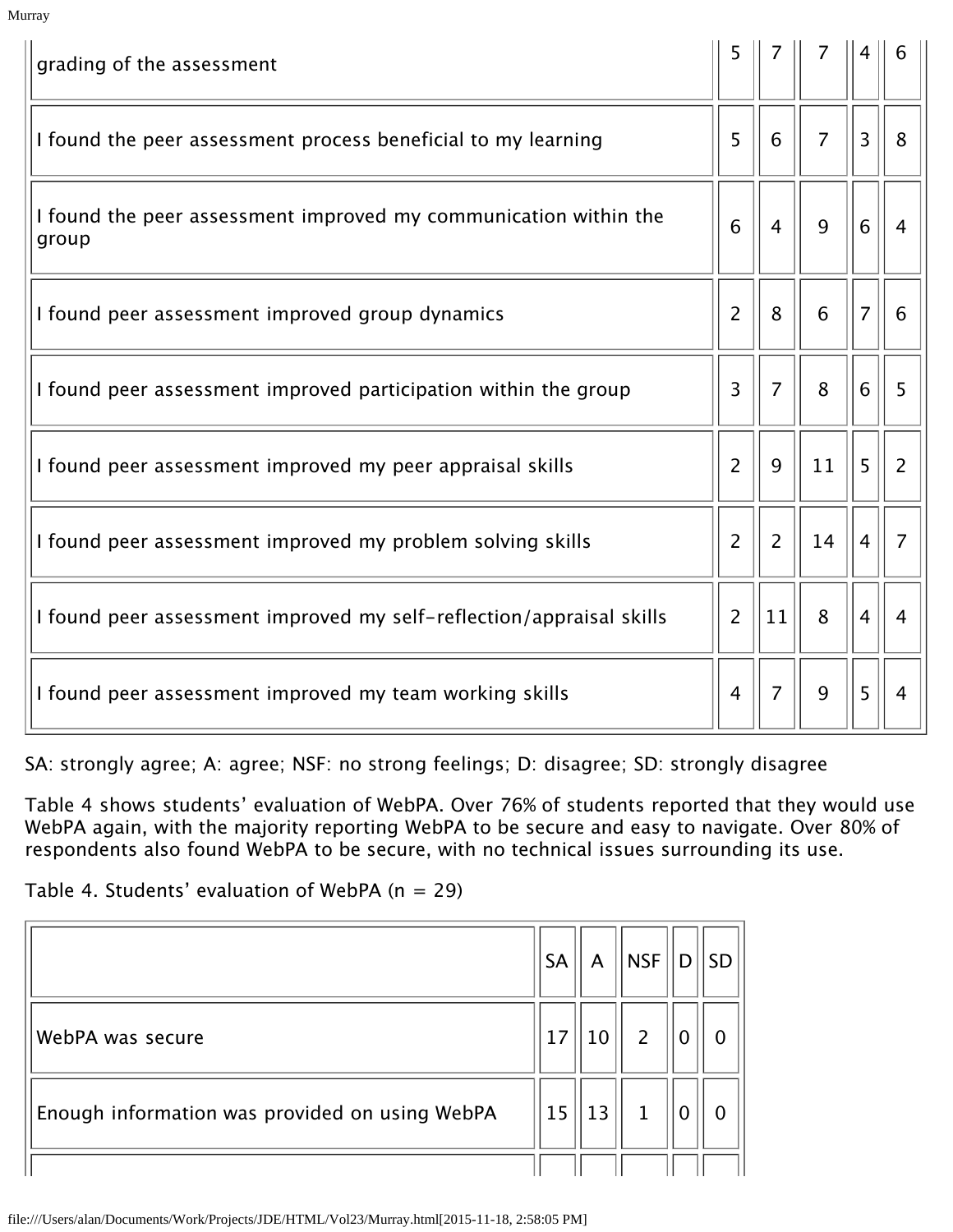| WebPA was easy to navigate                          |                          | $\ 17\ 12\ $ 0 $\ 0\ $ 0 $\ $ |                |
|-----------------------------------------------------|--------------------------|-------------------------------|----------------|
| There were no technical issues with using WebPA     | $\vert 18 \vert \vert 7$ |                               |                |
| I would be happy to use WebPA in future assessments | $\vert 8 \vert$          |                               | $\overline{2}$ |

SA: strongly agree; A: agree; NSF: no strong feelings; D: disagree; SD: strongly disagree

### **Thematic Analysis**

Murray

A basic thematic analysis was carried out on the transcripts for the staff-student committee meetings and feedback. The core themes outlined in Table 5 are as observed with the survey – students focus either on ease of use (WebPA the tool) or the impact of peer assessment on grades (higher weighting, value of algorithm).

Table 5. Selected statements demonstrating WebPA-related discussion themes

| <b>Theme</b>                                                                                     | <b>Selected Statements</b>                                                                                                                                                                                                                                                                                                                                                                                                                                                                                                  |
|--------------------------------------------------------------------------------------------------|-----------------------------------------------------------------------------------------------------------------------------------------------------------------------------------------------------------------------------------------------------------------------------------------------------------------------------------------------------------------------------------------------------------------------------------------------------------------------------------------------------------------------------|
| WebPA as a software<br>tool - focus on ease-<br>of-use and<br>integration                        | "I would just like to say how much I have learned from all the different<br>IT platforms etc. we were introduced to throughout the course."<br>"A great tool to use, straight forward once technical hitches understood<br>on how to access, also good to use other IT software, another string to<br>the bow so to speak."<br>"I had no technical issues. It was easy to complete."                                                                                                                                        |
| WebPA as part of the<br>peer assessment<br>process - focus on the<br>peer assessment<br>activity | "I like that we can grade our peers. It takes the sting away from having<br>a freeloader in your group. You don't have to get annoyed. You just<br>mark them accordingly. Similarly, you can 'reward' a hard-working,<br>capable star."<br>"I prefer to be responsible for my own marks, good or bad. I don't want<br>to have the risk of being downgraded due to poor work from other<br>students and conversely I don't want marks that I would not have<br>obtained by myself due to superior work from other students." |

Difficulties with, or dislike of, group work were clarified in the additional comments, emphasising the wide-range of commitments impacting on part-time, online distance students' availability for real-time discussion and group interaction.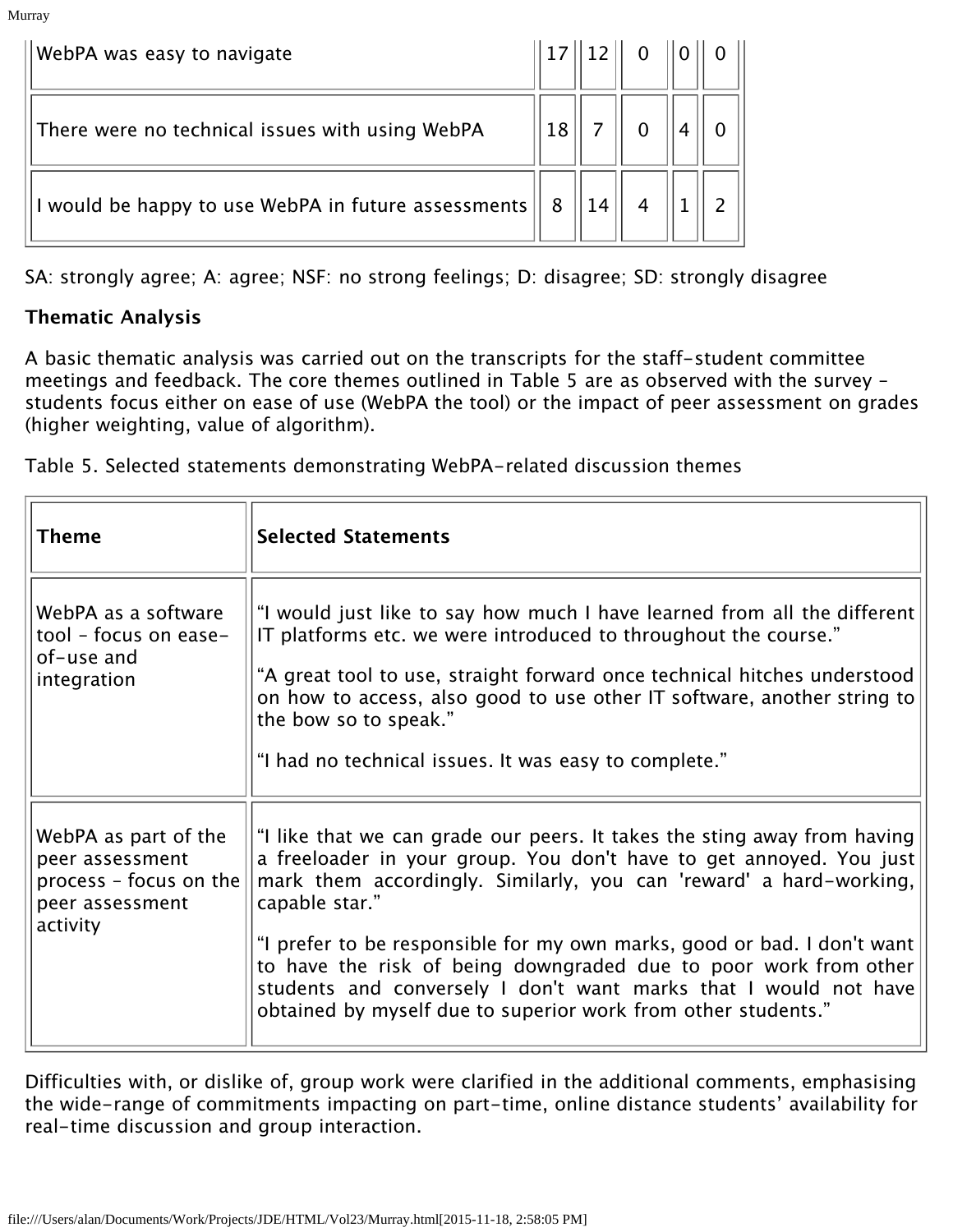I don't think it's fair that the peers grade each other as due to individual time constraints some people are not able to be able to be as involved when the others want them to be causing a negative feedback from the other peers.

I'm afraid that I really do not like group work especially online as it relies very heavily on having internet access which is ok until there is a problem.

# **Discussion**

Murray

The aim of this paper was to evaluate the use of WebPA with groups of online distance learners. The majority of students reported that they would use WebPA again; however, this does not fit with the number of students who felt that they liked having their grades influenced by their peers. This anomaly could be explained by WebPA's ease of use: students stated they would use it again, since there were few technical issues surrounding it and any problems were easily resolved. Surprisingly, fewer students liked having their grade influenced by others than was expected. Certainly some say that in true teamwork, individuals should stand or fall by judgement of the team output; however, others have reported that no matter how sound the argument may be for this, many students express a strong opposition to this approach, and insist on individually assigned grades that can be demonstrably associated with the efforts and abilities of each student (Yi-Ming Kao, 2012). Allocating equal grades has been thought to spark fears that "lazy" students may benefit from the efforts of teammates, or particularly diligent students may have their efforts diluted by less diligent team members (Wilmot & Crawford, 2007). Other studies have stated that it is not necessarily the complexity and nature of the task, size of the group or, indeed, cultural differences, but that recognition of individual effort, that most greatly affects an individual's contribution to the collaborative assessment (Davies, 2009). This was evidenced by the following comment in the current study:

I like that we can grade our peers. It takes the sting away from having a freeloader in your group. You don't have to get annoyed. You just mark them accordingly. Similarly, you can 'reward' a hard-working, capable star.

In an online setting this issue of "free-riding", defined as a non-performing group member who benefits from the accomplishments of the other members with little input from him/herself (Morris and Hayes, 1997), may be exacerbated by the fact that students may never get the chance to meet face-to-face. Another aspect to consider is the "sucker effect", whereby a group member may reduce their input to a task when they experience free-riding (Mulvey and Klein, 1998). Indeed, competent students may even choose to fail as a group rather than be a "sucker" (Kerr, 1983). Penalties can also be used to deter free-riding, such as "divorcing" free-riders from groups. Nevertheless, studies have shown that students are less willing to confront free-riders in this way, but are willing to anonymously award poor grades to them (Strong and Anderson, 1990).

Whilst group working has reported benefits for learners studying online at a distance (McConnell, 2002), there has been little work done to evaluate the use of peer assessment with distance learners. Distance learners do differ from traditional on-campus students in that they typical study part-time and fit their studies in around work and family commitments. Also, unlike the traditional campus-based student groups, distance learners cannot always set aside time to study at the same time as other members of their group. Moreover, the flexible nature of distance education means that students are studying from around the globe and, thus, time differences also affect their ability to work synchronously on group assessments. It has been said that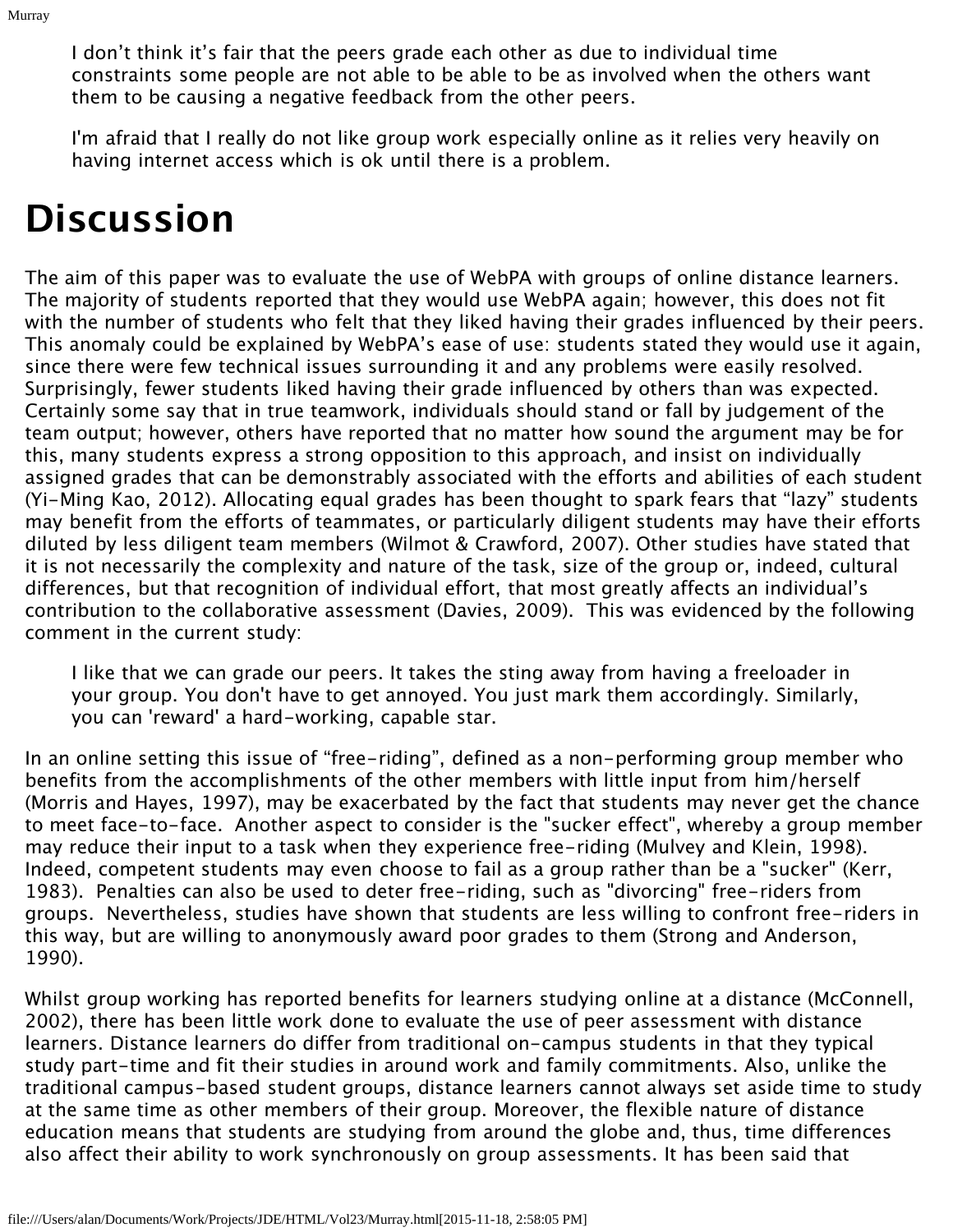distance learners are often required to take more responsibility for their own learning than oncampus students—they cannot just simply follow what the other students are doing since they must log into the VLE as a solitary initiative, and interact with fellow students and their tutor of their own accord (Knowles & Kerkman, 2007). It is possible that a greater effort is required by distance learners to participate in group work compared to on-campus students. The flexibility afforded in DE allows learners to come to their learning at a time when they are motivated and ready to learn, which has many benefits for overall learning, but may impact on their perceptions of being able to work collaboratively on assessed group projects. Therefore, whilst collaborative work may be essential for distance learners to promote community building, perhaps graded group work is more problematic for this group of students, who have unique study patterns. This was evidenced by the comment:

I don't think it's fair that the peers grade each other as due to individual time constraints some people are not able to be able to be as involved when the others want them to be causing a negative feedback from the other peers.

Less than half of students felt that the group grading was helpful to their learning. Certainly, others have reported group assessments to be an authentic form of assessment in terms of a student's later employability (Bourner, Hughes, & Bourner, 2001), with the skills involved in online collaborative work fostering the formation of lifelong learning skills. However, it is difficult to ascertain from this preliminary study whether the group work itself was helpful to learning, or if the grading criteria used for the WebPA prompted students to consider their group working skills and, thus, their learning benefited in that way. It has certainly been reported that collaborative assessment can also promote the construction of knowledge and enhancement of problem-based learning among students (Dolmans, Wolfhagen, van der Vleuten, & Wijnen, 2001); however, it would appear logical to look further at distance learners' perception of group work separately from peer moderation of group work as students' perception of one may be affecting their thoughts on the other. Online collaborative assessment appears to fit well to the seven principles of good feedback provided by (Nicol & MacFarlane-Dick, 2006) and is seems well suited to promote self-regulated learning, which is essential for the distance learner. In particular, it demonstrates the principles relating to peer and self-assessment. WebPA facilitates both peer and self-assessment and allows teachers to facilitate student autonomy through peer-supported learning and recognition of individual's efforts. Other methods used by the authors to facilitate this include wiki-based tasks with activity monitored via wiki history, but this proved difficult to grade and not easily scalable with increasing numbers of online distance learners. In particular, online collaborative assessment is well suited to the principles relating to teacher and peer dialogue and self-assessment. Collaborative online assessment can also be used for summative assessment purposes and is considered to promote a "deep" approach to learning, "active" as opposed to "passive" learning (Davies, 2009). Moreover, collaborative learning is reported to promote experiential learning (McGraw and Tidwell, 2001) and collaborative learning (Lee et al, 1997). Collaborative assessment can also promote the construction of knowledge and enhancement of problem-based learning among students (Dolmans et al., 2001)

Thus, it would seem that online peer assessment of collaborative work has potential benefits for online distance learners and that WebPA has the ability to facilitate this process.

# **Conclusion**

Murray

WebPA offered a simple, yet effective approach to promoting student autonomy and engagement with the assessment and feedback process. Using WebPA was beneficial to the authors as a peer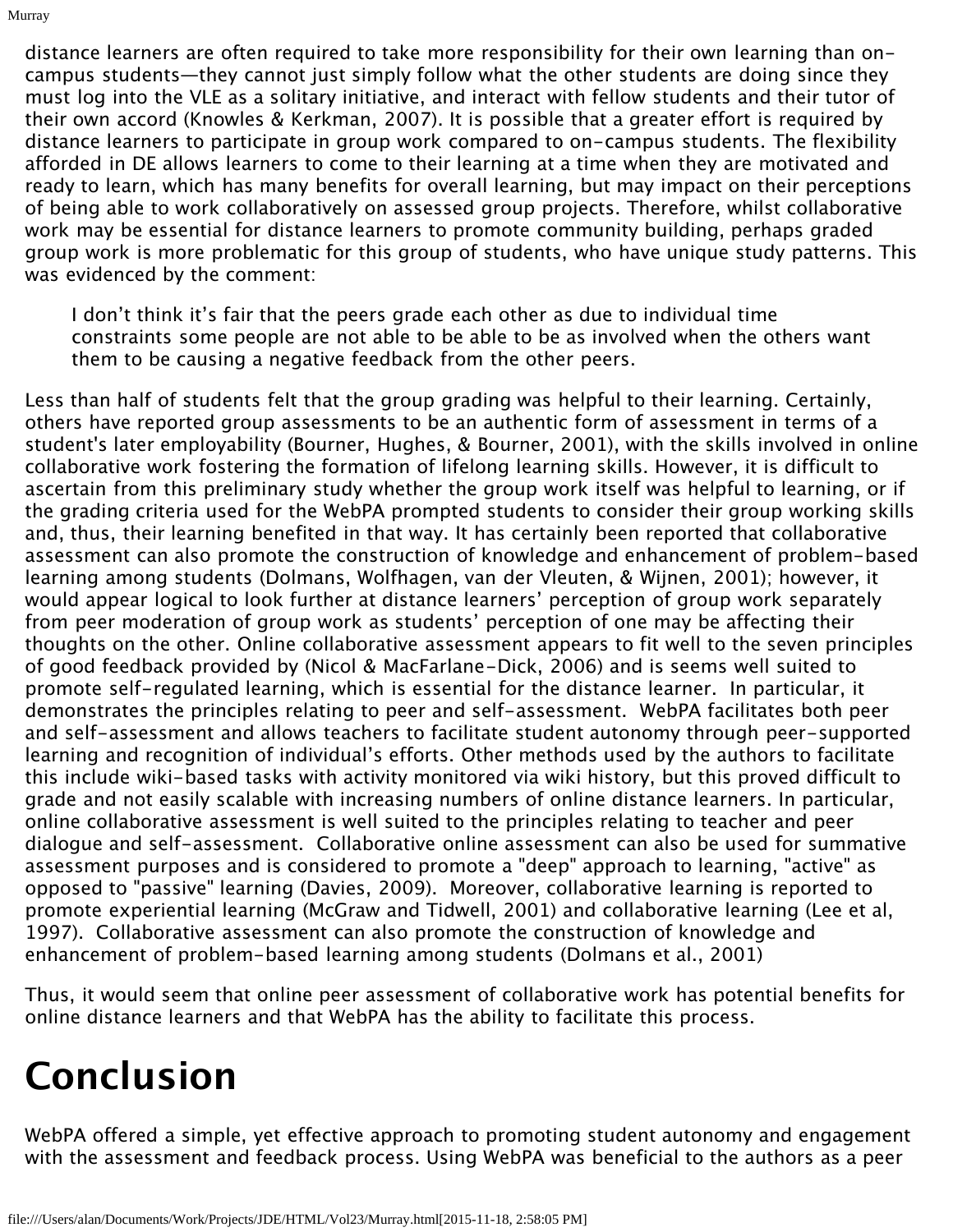assessment tool with a diverse group of students. Student feedback on using WebPA was, on the whole, positive and the majority of students were happy to use this online system. In particular, students focussed on the ease of use of WebPA, and appreciated the sense of fairness fostered by grading against a rubric, echoing the study carried out by Panadero, Romero & Strijbos (2013).

Further work is required to investigate learners' perceptions of using WebPA with a larger student cohort. Given the issues raised by the students on the pressures of organising group work at distance, together with an acknowledgement of the benefits in reducing isolation and fostering a sense of community, working together with students to determine the best phrasing of criteria to allow for flexibility in methods of participation may resolve the negative perception of WebPA reported by some students. As stated earlier, working with students, the course team can gain a clearer understanding through a process of discussing which aspects of the grading process are most helpful in supporting their learning.

# **References**

Murray

- 1. Blair, A. & McGinty, S. (2013). Feedback-dialogues: exploring the student perspective. **Assessment & Evaluation in Higher Education, 38**(4), 466-476.
- 2. Bourner, J., Hughes, M., & Bourner, T. (2001). First-year undergraduate experiences of group project work. **Assessment and Evaluation in Higher Education, 26**(1), 19-39.
- 3. Davies, W. M. (2009). Groupwork as a form of assessment: Common problems and recommended solutions. **Higher Education, 58,** 563-584.
- 4. Dolmans, D., Wolfhagen, I., van der Vleuten, C., & Wijnen, W. (2001). Solving problems with groupwork in problem-based learning: Hold on to the philosophy. **Medical Education, 35**(9), 884-889.
- 5. Knowles, E., & Kerkman, D. (2007). An investigation of students' attitude and motivation toward online learning. **Student Motivation, 2,** 70-80.
- 6. Loddington, S., Pond, K., Wilkinson, N., & Wilmot, P. (2009). A case study of the development of WebPA: An online peer-moderated marking tool. **British Journal of Educational Technology, 40**(2), 329-341.
- 7. Luxton-Reilly, A. (2009). A systematic review of tools that support peer assessment. **Computer Science Education, 19**(4), 209-232.
- 8. McConnell, D. (2002). The experience of collaborative assessment in e-learning. **Studies in Continuing Education, 24**(1), 73-92.
- 9. Nicol, D., & MacFarlane-Dick, D. (2006). Formative assessment and self-regulated learning. **Studies in Higher Education, 31**(2), 199-218.
- 10. Ogden, J., & Lo, J. (2011). How meaningful are data from Likert scales? An evaluation of how ratings are made and the role of the response shift in the socially disadvantaged. **International Journal of Health Psychology, 12,** 350-361.
- 11. Race, P. (2001). **A briefing on self, peer and group assessment ILTSN Generic Centre.** Retreived January 10 2013 from: <http://www.phil-race.com/>
- 12. Russell, M., Haritos, G., & Combes, A. (2006). Individualising students' scores using blind and holistic peer assessment. **Engineering Education, 1**(1), 50-59.
- 13. Strong, J. T., & Anderson, R. E. (1990). Free riding in group projects: Control mechanisms and preliminary data. **Journal of Marketing Education, 12**(2), 61-67.
- 14. Wilmot, P., & Crawford, A. (2007). peer review of team marks using a web-based tool: an evaluation. **Engineering Education, 2**(2), 59-66.
- 15. Yi-Ming Kao, G. (2012). Enhancing the quality of peer review by reducing student "free riding": Peer assessment with positive interdependence. **British Journal of Educational**